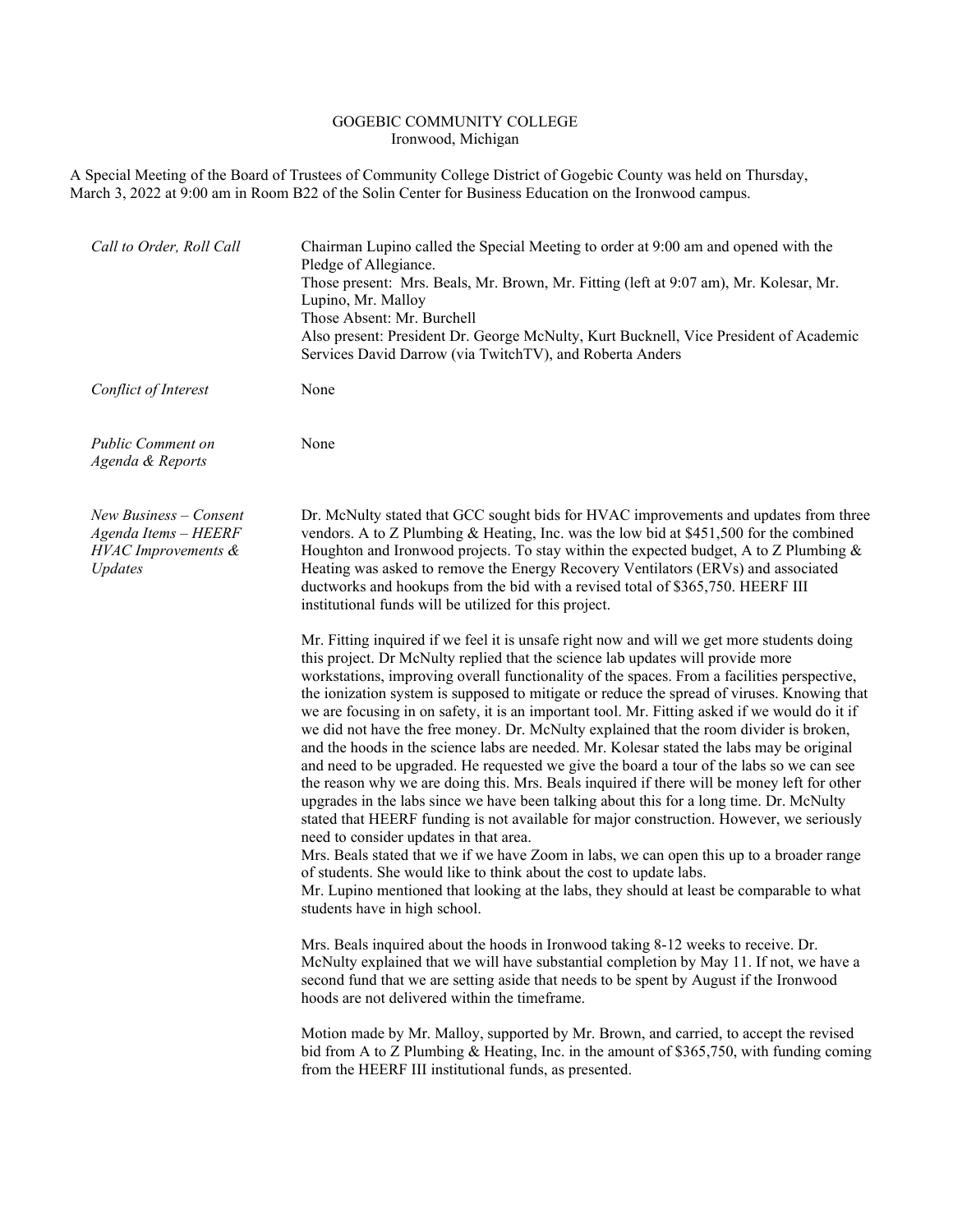*New Business – Personnel Items – Non-Affiliated Staff Appointment – VP of Business Services*

Dr. McNulty thanked the College for being part of this process and mentioned that the candidates felt very welcome here. The committees did a great job and he thanked them. He also thanked ACCT. Dr. McNulty reported that Mr. Chad Lashua is presently the Director of Business Services at Nicolet Area Technical College in Rhinelander, Wisconsin where he has held various business-related roles since 2010. Mr. Lashua has also served 10 years in business and industry fields beginning in 2001. He has a Master of Business Administration degree from Western Governors University and holds a bachelor's degree and an associate degree. Mr. Lashua is active in community service pursuits and has twice been named as a recipient of the Distinguished Service Award. His interests include hunting, fishing, camping, and traveling with his family.

Mrs. Beals was concerned about housing challenges, and they may have a hard time finding housing. If anyone has information on this, please send information to Ms. Anders. Ms. Anders mentioned options she had given to both candidates for housing, if needed. Mrs. Beals inquired about Mr. Lashua's starting date. Dr. McNulty stated his anticipated start date is May 9, 2022.

Motion made by Mr. Brown, supported by Mrs. Beals, and carried to approve the hiring of Mr. Chad Lashua as Vice President of Business Services at the Starting Step; Grade 12 of the Non-Affiliated pay schedule, pending final reference checks, as presented.

*New Business – Personnel Items – Non-Affiliated Staff Appointment – VP of Student Services & Athletics*

Dr. McNulty stated that Dr. Jennifer Sabourin is presently the Assistant Director of the Division of Student Affairs/Director of Student Conduct at Pennsylvania State University, Altoona Campus. Dr. Sabourin has held various roles in student services and athletics since 2001. She has a Doctor of Philosophy in Educational Leadership and Policy Studies and holds master's, bachelor's, and associate degrees. Dr. Sabourin is a recipient of the Ray Shaw Community Advocate Award and is a member of the Indian Hills Community College Athletic Hall of Fame. Her interests include traveling, photography, visiting national parks, outdoor hobbies such as fishing and biking, and spending time with family.

Mrs. Beals reported that she met Dr. Sabourin and is a strong candidate who will bring a lot of good things to the campus. Mr. Malloy agreed and stated Dr. Sabourin is top notch. Dr. McNulty said her anticipated start date is May 2, 2022.

Motion made by Mrs. Beals, supported by Mr. Malloy, and carried to approve the hiring of Dr. Jennifer Sabourin as Vice President of Student Services & Athletics at the Starting Step; Grade 12 on the Non-Affiliated pay schedule, as presented.

*Public Comment on Topics Relating to GCC* 

*Other Business* None

None